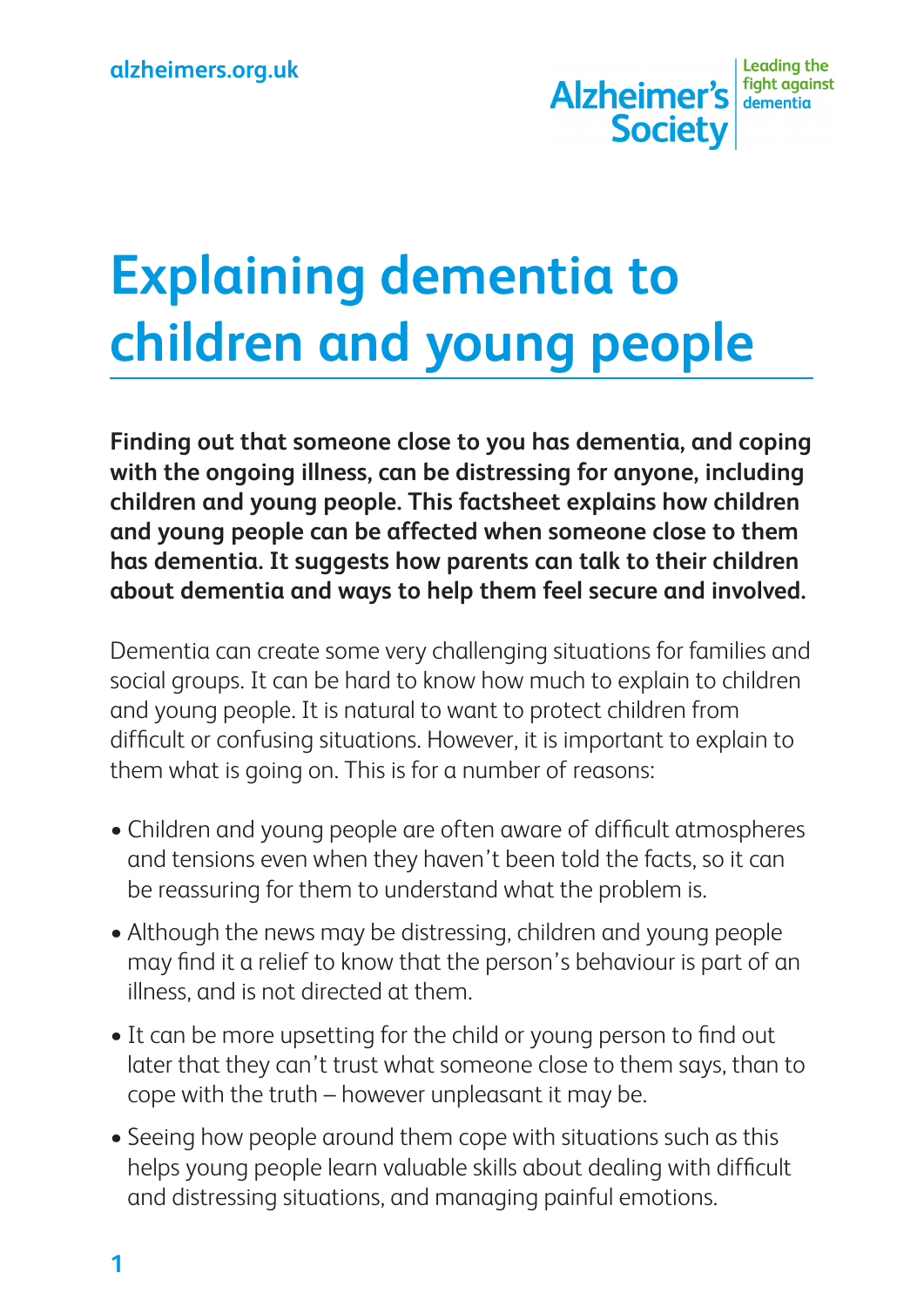The most important message is to try to be as honest as you can. Offer clear explanations and plenty of reassurance. Adapt what you say and how you say it to the age and level of understanding of the child or young person. Also try to get a sense for how much they can cope with, and tailor your discussion accordingly. It is important to make sure they feel they can ask questions and share the feelings that the people around them might be experiencing.

# **How dementia in a close family member or friend can affect children or young people**

When a close family member or friend develops dementia, each member of the family may be trying to cope with their own difficult and conflicting feelings. They might also be managing the practicalities of caring. Adults may be upset, tired or stressed – or simply not at home as much. All of these changes can make a child or young person feel anxious.

Very young children may need reminding why the person with dementia is behaving in an unusual way. Young people may need to talk about their feelings as changes occur. These feelings may include:

- grief and sadness at what is happening to someone they love
- anxiety about what will happen to the person in the future
- fear, irritation or embarrassment, for example at unusual behaviour in front of other people
- boredom, for example with hearing the same stories and questions over and over again
- quilt for feeling some of the emotions listed above
- confusion about 'role reversal': having to be responsible for someone who used to be responsible for them
- a sense of loss if their relative doesn't seem to be the same person that they were, or because it isn't possible to communicate with them in the same way anymore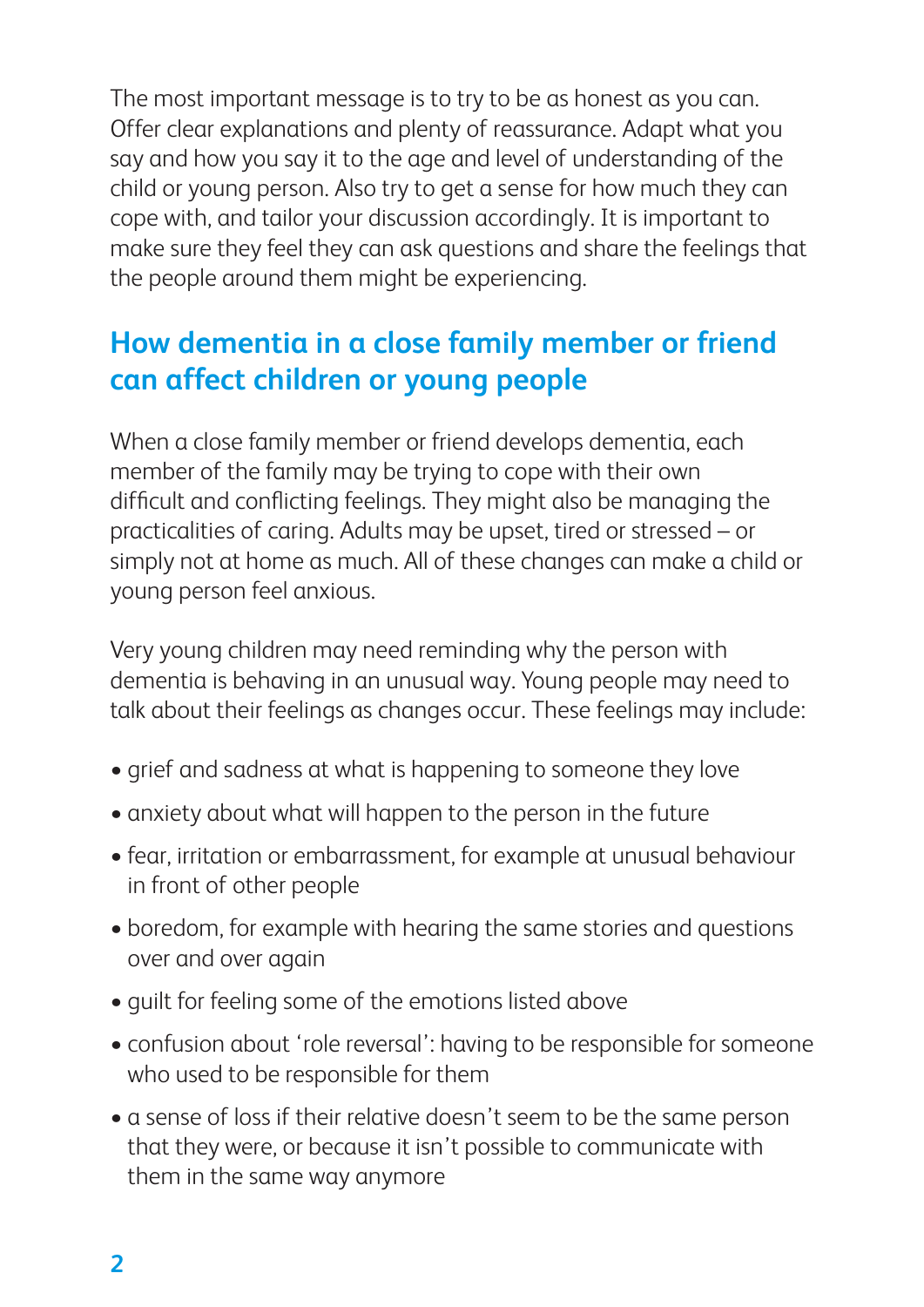- a sense of uselessness or rejection because of an inability to help the person cope or 'get better'
- anger or rejection if other family members are under pressure and seem to have less time for them than they had before.

It may be helpful if the young person is given time to express these feelings and talk about the effect that these changes are having on the whole family. Suggest that they could explain to their friends the changes that are happening to their relative, which will, in turn, help their friends to understand also. Explore ways in which the child or young person can help the person with dementia, and help them feel loved and wanted. It is important that the child understands that this will not cure the dementia, but it will help the person.

### **Common anxieties**

A child or young person may be afraid to talk to adults about their worries because they know that they are already under strain and don't want to upset them further. Older children and teenagers may feel embarrassed to show their feelings, and may hide their emotions by seeming uninterested or detached. They may need gentle encouragement to talk.

Young people sometimes believe that they are responsible for the illness. These feelings are a common reaction to any unhappy situation, especially if they do not understand the illness or if they are not given a clear explanation of why the person is ill. It is important to address their anxieties, use reassurance, provide information and clearly explain the reasons why the person became ill. You may find **factsheet 400, What is dementia?** helpful in this situation.

Another common concern among children and young people is that they, or their parents and other relatives, may develop dementia in the future. Reassure them that this is unlikely. **Factsheets 405, Genetics of dementia** and **450, Am I at risk of developing dementia?** can help you to understand what causes dementia.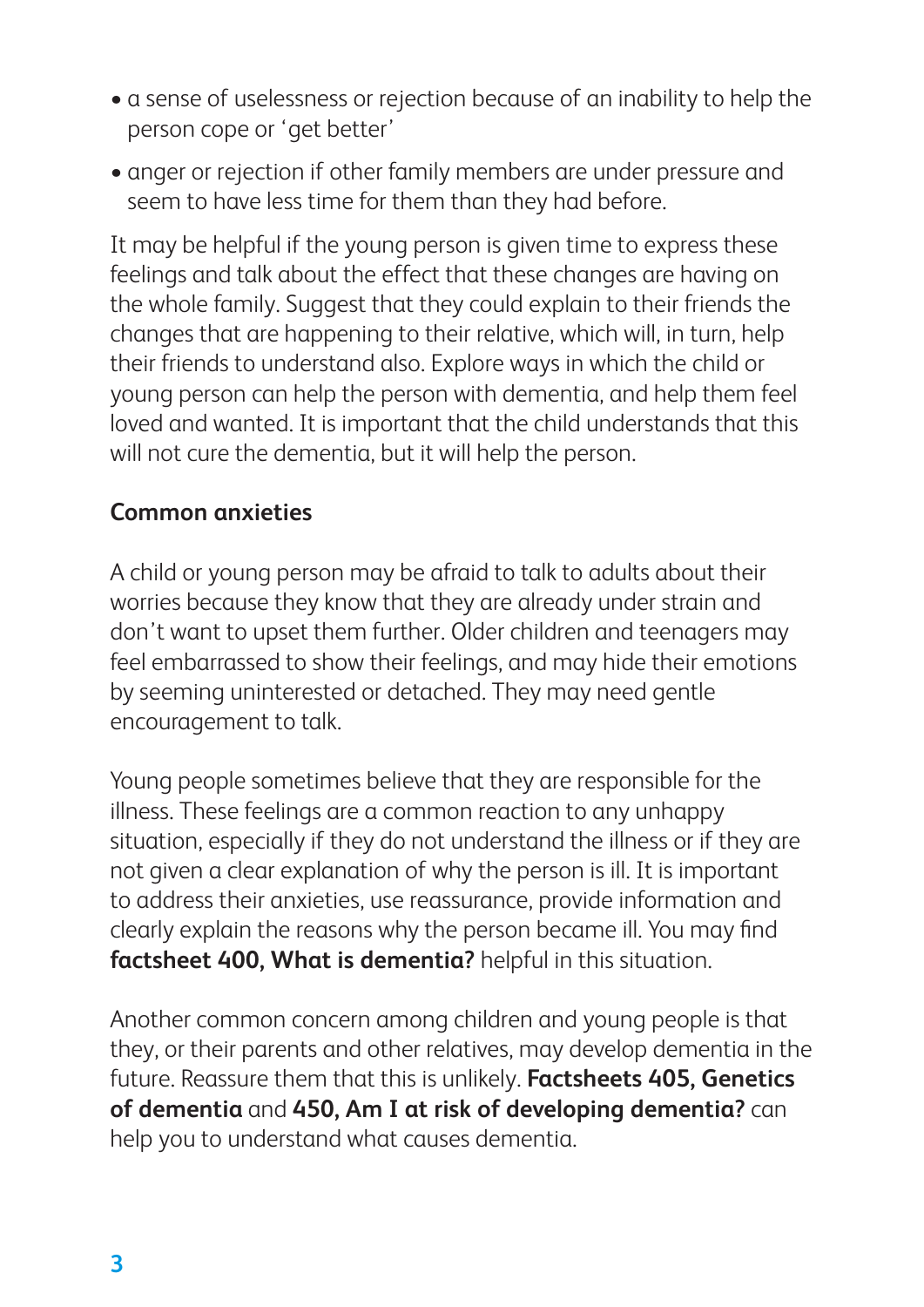## **Signs of distress**

Everyone reacts differently to difficult experiences and shows distress in different ways. This is the case for children and young people, as well as for adults. However, if you're worried about how the situation is affecting a child or young person, keep an eye out for the following signs:

- **• Anxiety-related symptoms** Nightmares, difficulty sleeping, attention-seeking or naughty behaviour, and unexplained aches and pains are all signs of anxiety. They show that the young person may need more support. Make sure they have plenty of time to talk things through. If you're worried, consider talking to the school counsellor or the GP.
- **Schoolwork** Children and young people who are upset find it harder to concentrate and their schoolwork may suffer. If this happens, talk to the appropriate teaching or support staff so that they are aware of the situation and understand the difficulties.
- **Appearing unaffected** If a child or young person appears uninterested in the situation, or seems unusually cheerful, they may be bottling things up or putting on a brave face. You may need to encourage them to talk about the situation and to express their feelings.
- **Being sad and weepy** Some children and young people respond by feeling very upset and may need a great deal of attention over a long period of time. Even if you are feeling under a lot of pressure, try to give them some time each day to talk things over.
- **Retreating from the situation** Older children and teenagers can often seem preoccupied with their own lives and may retreat to their own rooms or stay out more than usual. They may find the situation particularly hard to handle because of all the other uncertainties in their lives. Teenagers may feel embarrassed to talk about their feelings, but they still need to know that you love them and that you want to understand what they are going through. Try to talk things through in a calm, matter-of-fact way.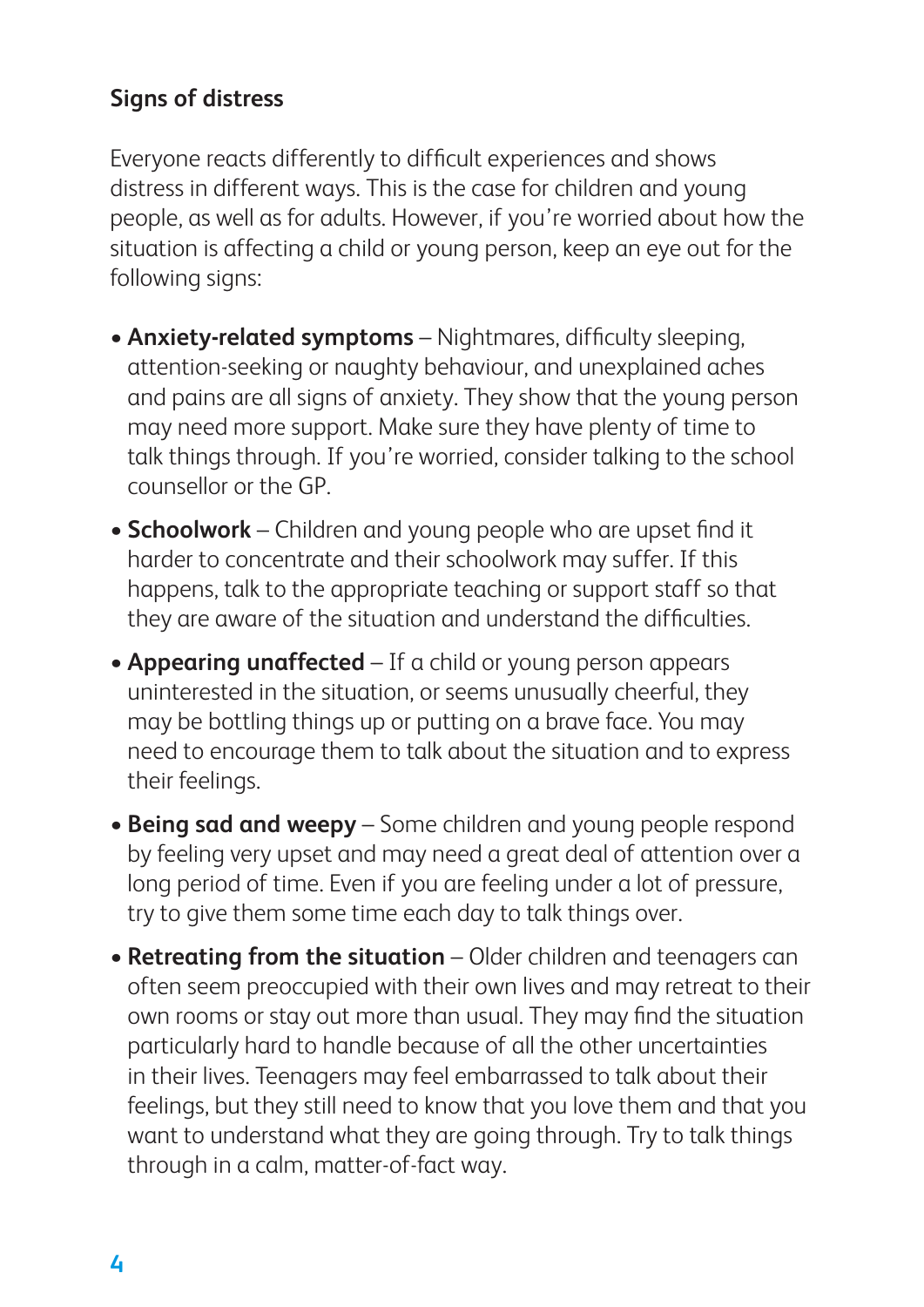• Getting overly involved in a person's care – It is understandable that children and teenagers may want to get involved in caring for someone they love. However, it is important that it doesn't interfere with their own development. Adopting mature roles and responsibilities can deprive children and young people of opportunities to enjoy childhood and this may cause problems later in life.

# **What you can do to help**

# **Talk about it**

It's important to reassure children and young people that you are still there for them, and that you understand the difficulties they face. They need to know that, despite all the pressures, you still love them – however preoccupied or frustrated you may seem at times. It will help your children if you can make regular time to be with them, and to provide opportunities for them to talk about any concerns they might have.

Here are some tips to help you discuss the situation effectively. Discussing means both talking and listening; listening may be the most valuable part of the conversation.

- Explain the situation as clearly and calmly as possible.
- Make the point more clearly by giving practical examples of behaviour that might seem strange, such as the person with dementia forgetting where they are or wearing a hat in bed.
- Focus on the things that the person can still do, as well as those that are becoming more difficult.
- Try to be patient. You may need to repeat your explanations on different occasions, depending on the age of the child or young person.
- Once you have set out the facts, encourage the child or young person to ask questions.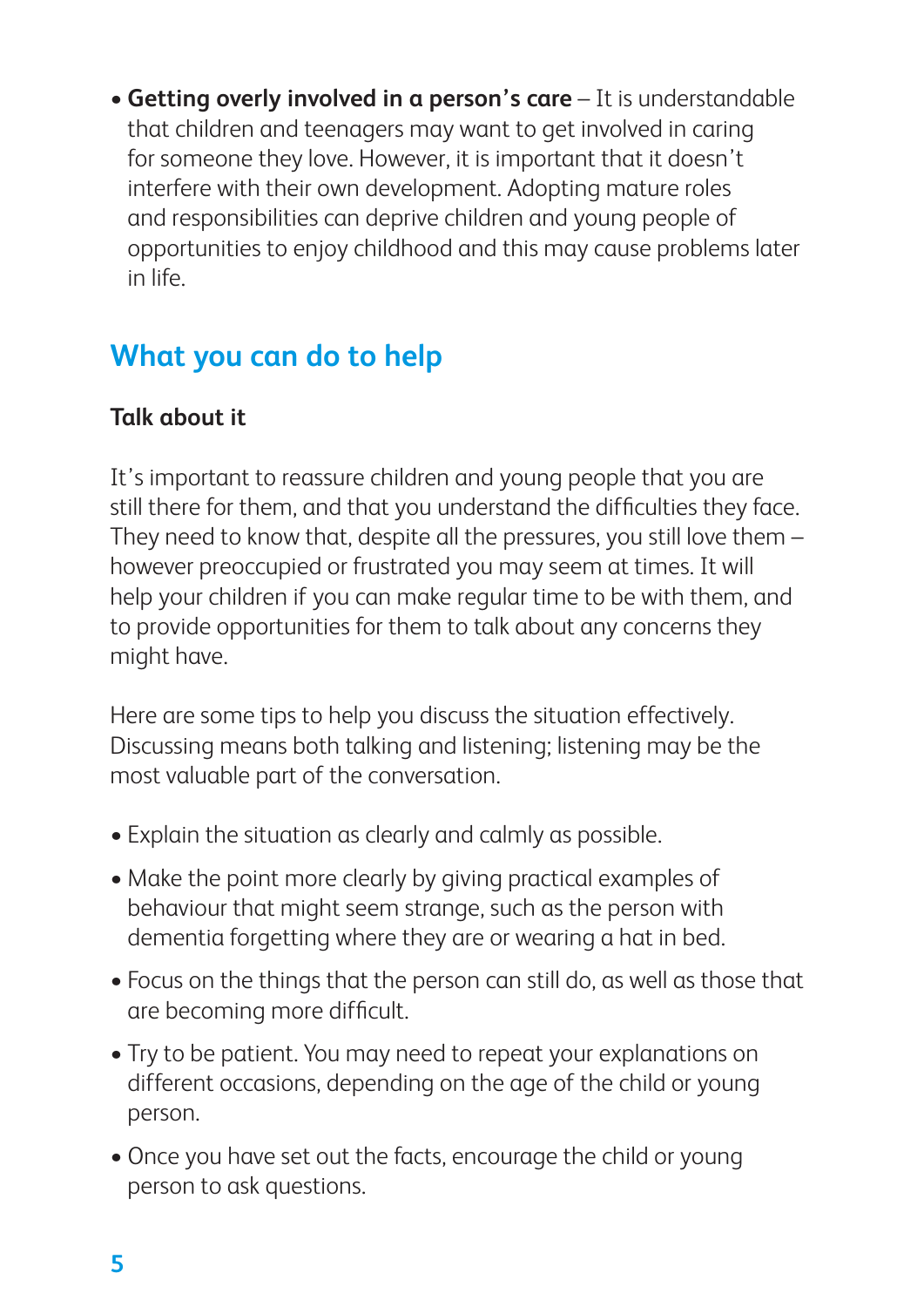- Ask how the person's illness makes the child or young person feel. Listen carefully to what they have to say and try to imagine the situation from their point of view so that you can find out exactly what might be worrying them.
- Give the child or young person plenty of reassurance and hugs, where appropriate.
- Don't be afraid to use humour. It often helps if you can laugh about the situation together.

If the person with dementia has received an early diagnosis, they may be able to talk about their diagnosis to a child or young person. The same is true if the person has a form of dementia that does not initially affect their understanding and communication. This can potentially be a good way of reducing fear and maintaining a positive relationship. The person may need support in talking to the child or young person, and it might be helpful if you are present when the conversation takes place.

# **Involve the child or young person**

Try to find ways to involve the child or young person in providing care and stimulation for the person with dementia. This will help make the situation seem more normal for them, and will prevent them from feeling left out. However, don't give them too much responsibility, or let these tasks take up too much of their time – it's important that they continue with their normal lives.

- Emphasise that simply being with the person and showing them love and affection is the most important thing that the child or young person can do.
- Try to make sure the time they spend with the person is pleasurable – activities could include going for a walk together, playing games, sorting objects, listening to music or making a scrapbook of past events.
- Talk about the person as they were before and show the child or young person photographs and mementos.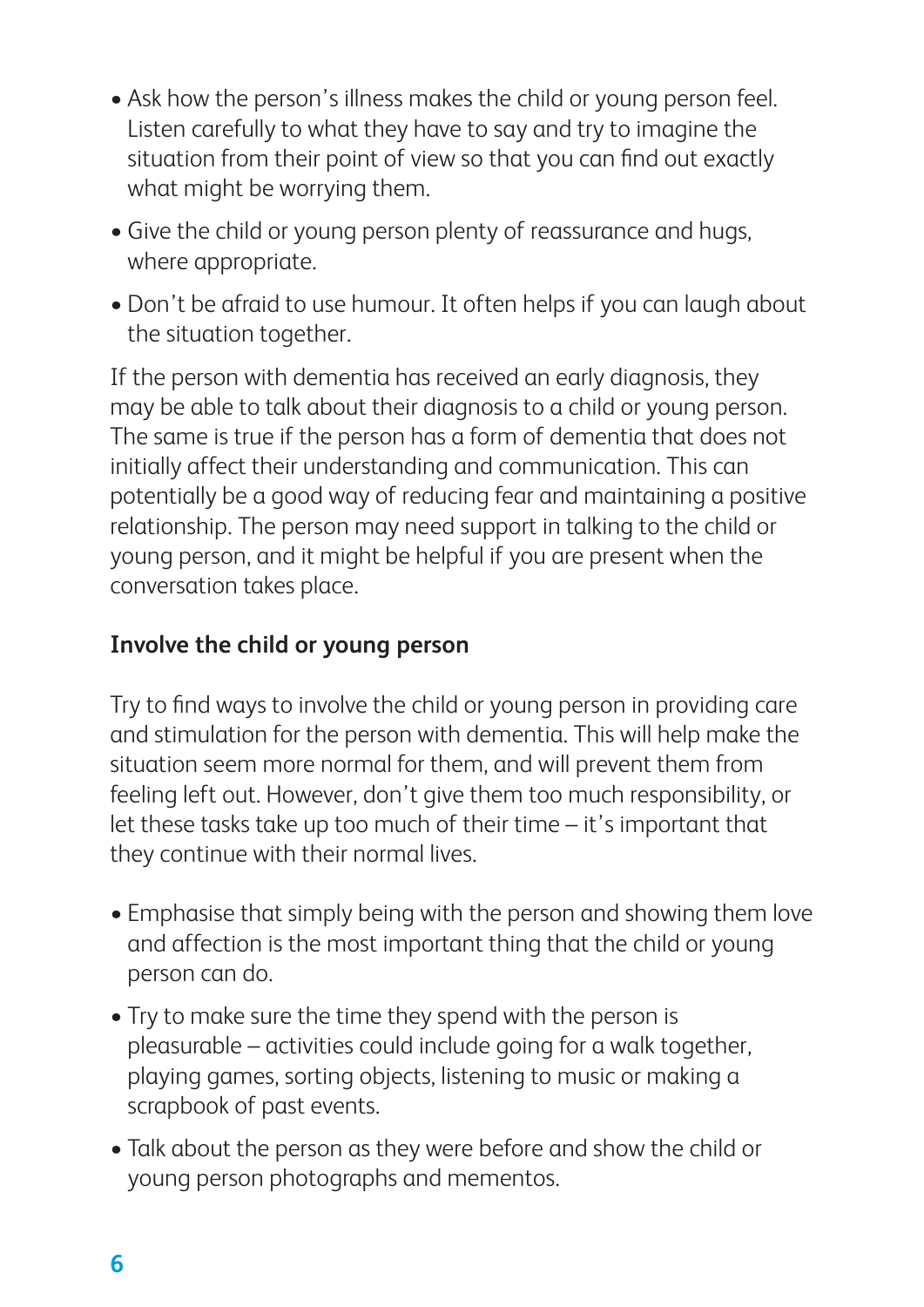- Take photographs of the child or young person and the person together, to remind you all that there can be good times, even during the illness.
- Don't leave a child or young person alone in charge, even briefly, unless you are sure that they are happy about this and will be able to cope.
- Make sure that the child or young person knows that you appreciate their efforts, and help them see how their involvement benefits the person with dementia.
- Be aware of things that the person with dementia may find upsetting or confusing and be able to provide reassurance should these occur when the child or young person is present. Talk to the child or young person afterwards if the person does become upset or confused, to help them understand why this happened.

For details of Alzheimer's Society services in your area and information about a wide range of topics, visit our website at alzheimers.org.uk